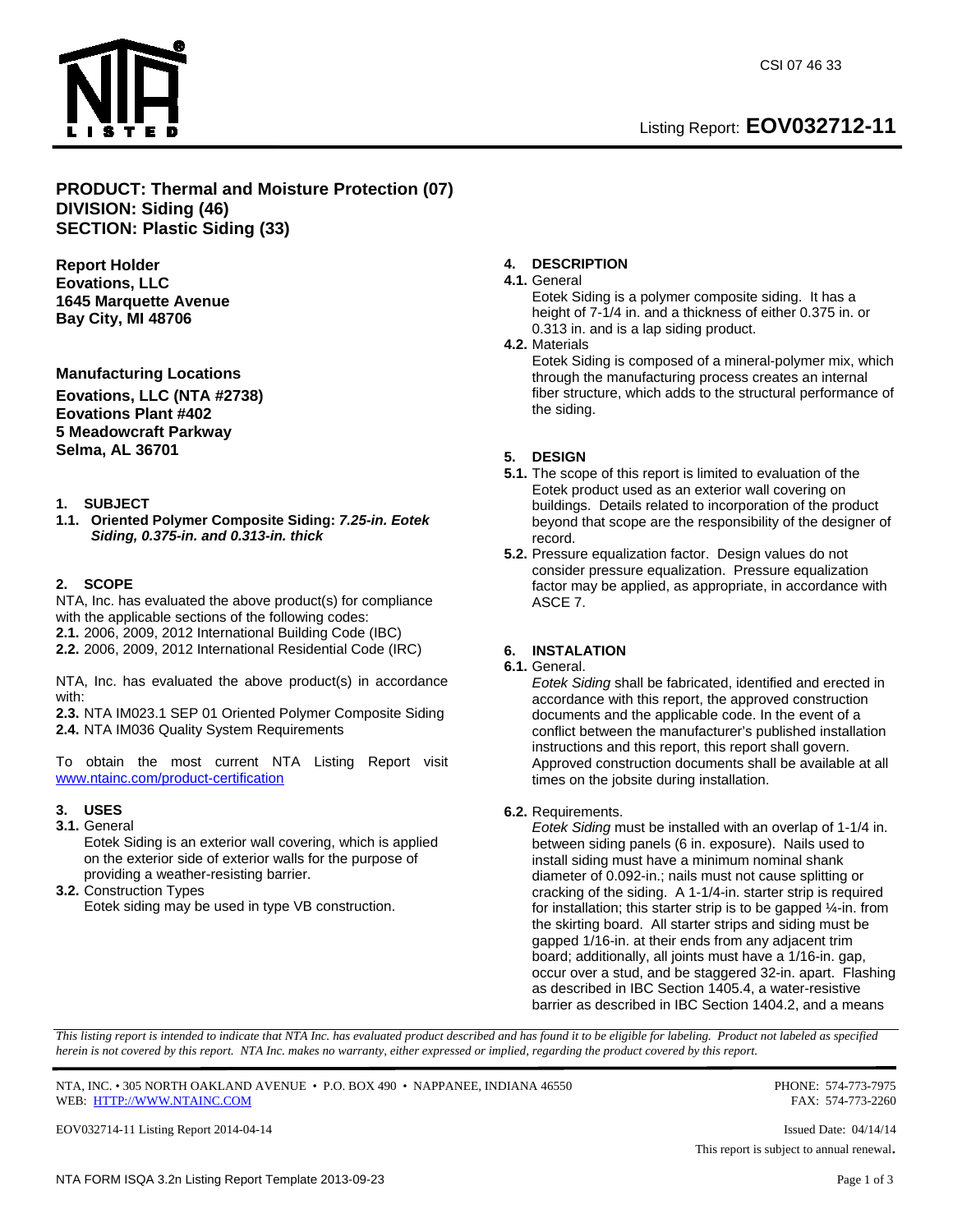Listing Report: **EOV032712-11** 



for providing drainage of water that enters the assembly to the exterior are also required.

# **7. CONDITIONS OF USE**

- **7.1.** *Eotek Siding* as described in this report must comply with the codes listed in Section 2 above, subject to the following conditions:
- **7.2.** Oriented polymer siding is a combustible material and shall be considered as such when determining the Type of Construction in accordance with IBC Chapter 6 and may only be used in appropriate construction types as specified by IBC Chapter 14 and 26. Oriented polymer siding shall not be used as part of a fire-rated assembly unless suitable evidence and details are submitted and approved by the authority having jurisdiction.
- **7.3.** Spacing between structures. Buildings sided with *Eotek Siding* shall be no closer than 10 ft to adjacent structures.
- **7.4.** Siding must be installed in accordance with the manufacturer'
- **7.5.** *Eotek Siding* must be fabricated at the facility listed in this report.

# **8. EVIDENCE SUBMITTED**

NTA, Inc. has examined the following evidence to evaluate this product:

- **8.1.** Review of plant quality assurance manual in accordance with NTA IM 036 and NTA IM 023.1.
- **8.2.** Plant certification inspection of manufacturer's production facilities, test procedures, frequency and quality control sampling methods, test equipment and equipment calibration procedures, test records, dates and causes of failures when applicable in accordance with NTA IM 036 and NTA IM 023.1.
- **8.3.** Qualification test data in accordance with NTA IM 023.1 SEP 01.
- **8.4.** Periodic quality assurance audits of the production facility(ies).
- **8.5.** Periodic verification testing in accordance with NTA, Inc. NTA IM 023.1 SEP 01.

Evaluation evidence and data are on file with NTA, Inc. NTA, Inc.is accredited by the International Accreditation Service (IAS) as follows:

ISO17020 Inspection Agency (AA-682) ISO17025 Testing Laboratory (TL-259)

ISO Guide 65 Product Certification Agency (PCA-102)

The scope of accreditation related to testing, inspection or product certification pertain only to the test methods and/or standard referenced therein. Design parameters and the application of building code requirements, such as special inspection, have not been reviewed by IAS and are not covered in the accreditation. Product evaluations are

performed under the direct supervision of Professional Engineers licensed in all jurisdictions within the United States as required by the building code and state engineering board rules.

#### **9. FINDINGS**

**All products referenced herein are manufactured under an in-plant Quality Assurance program to insure that the production quality meets or exceeds the requirements of the codes noted herein and the criteria as established by NTA, Inc. Furthermore, product must comply with the conditions of this report.** 

*This report is subject to annual renewal.* 

# **10. IDENTIFICATION**

Each bundle of eligible product shall be permanently marked to provide the following information:

- **10.1.** The NTA, Inc. listing mark, shown below
- **10.2.** NTA's Listing No. EOV032712-11
- **10.3.** Date of manufacture or batch number
- **10.4.** Manufacturer Name
- **10.5.** Manufacturing Location



*This listing report is intended to indicate that NTA Inc. has evaluated product described and has found it to be eligible for labeling. Product not labeled as specified herein is not covered by this report. NTA Inc. makes no warranty, either expressed or implied, regarding the product covered by this report.* 

NTA, INC. • 305 NORTH OAKLAND AVENUE • P.O. BOX 490 • NAPPANEE, INDIANA 46550 PHONE: 574-773-7975 WEB: HTTP://WWW.NTAINC.COM FAX: 574-773-2260

EOV032714-11 Listing Report 2014-04-14 Issued Date: 04/14/14

This report is subject to annual renewal.